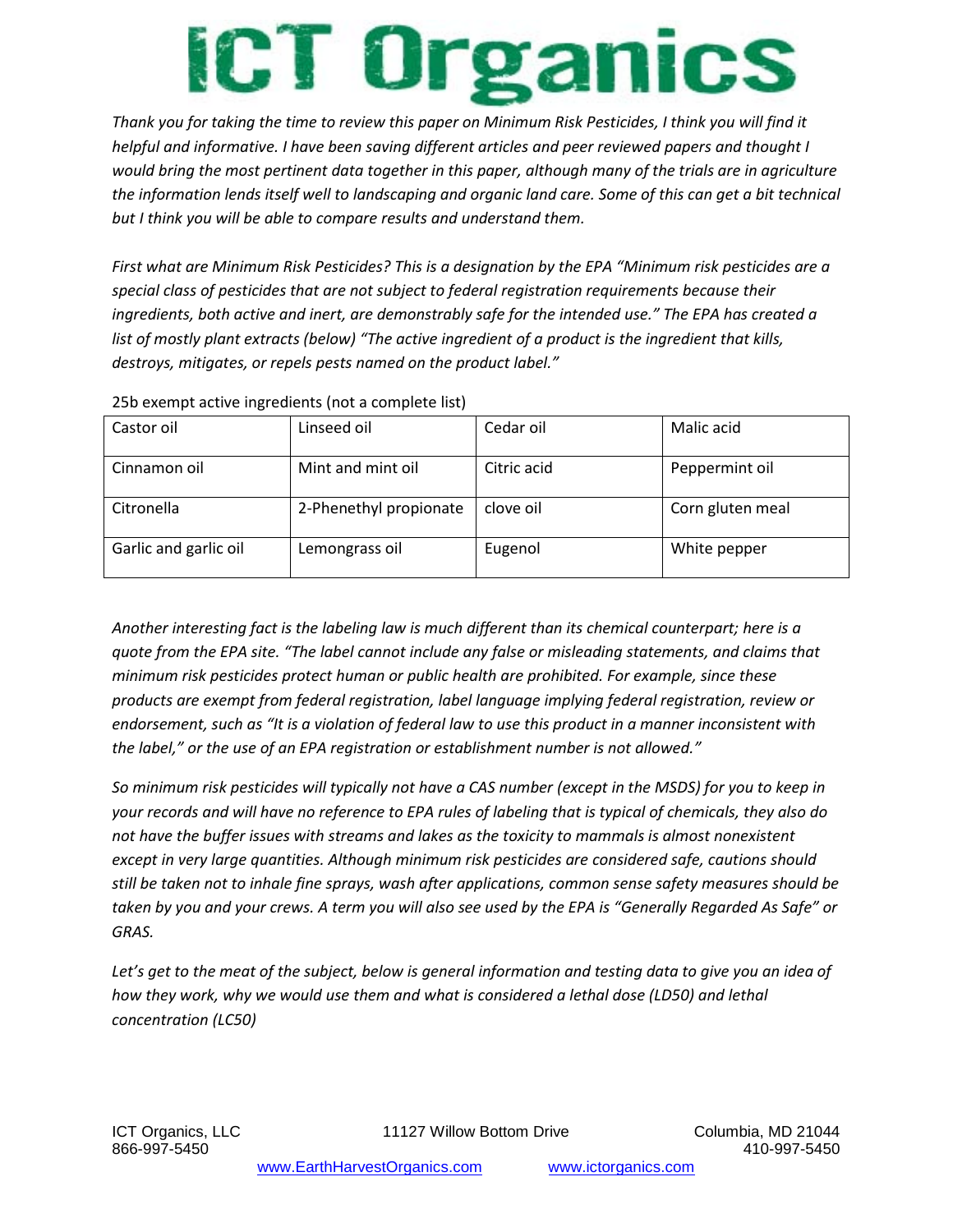*One of the reasons residual and toxicity issues of pesticides have been so acute lately is from a USGS study done on over 5000 locations across the country from 1992 to 2001 and updated in 2005.Released in 2007 the study tested water, sediment and fish in bodies of water all over the country, the testing results showed that 97% of the water tested contain at least one pesticide, 25% tested contained 10 or more with 11% of the water tested above human consumption levels, the full report is here* <http://pubs.usgs.gov/circ/2005/1291/>

Essential Oils as Green Pesticides: Potential and Constraints, OPENDER KOUL

The environmental problems caused by overuse of pesticides have been the matter of concern for both scientists and public in recent years. It has been estimated that about 2.5 million tons of pesticides are used on crops each year and the worldwide damage caused by pesticides reaches \$100 billion annually. The reasons for this are two fold: (1) the high toxicity and nonbiodegradable properties of pesticides and (2) the residues in soil, water resources and crops that affect public health. Thus, on the one hand, one needs to search the new highly selective and biodegradable pesticides to solve the problem of long term toxicity to mammals and, on the other hand, one must study the environmental friendly pesticides and develop techniques that can be used to reduce pesticide use while maintaining crop yields. Natural products are an excellent alternative to synthetic pesticides as a means to reduce negative impacts to human health and the environment. The move toward green chemistry processes and the continuing need for developing new crop protection tools with novel modes of action makes discovery and commercialization of natural products as green pesticides an attractive and profitable pursuit that is commanding attention. The concept of "Green Pesticides" refers to all types of nature-oriented and beneficial pest control materials that can contribute to reduce the pest population and increase food production. They are safe and ecofriendly. They are more compatible with the environmental components than synthetic pesticides (Isman and Machial, 2006).

Recent investigations indicate that some chemical constituents of these oils interfere with the octopaminergic nervous system in insects. (the octopaminergic nervous system are the neurons that carry the electric pulse within the nervous system) As this target site is not shared with mammals, most essential oil chemicals are relatively non-toxic to mammals and fish in toxicological tests, and meet the criteria for "reduced risk" pesticides. Some of these oils and their constituent chemicals are widely used as flavoring agents in foods and beverages and are even exempt from pesticide registration. This special regulatory status combined with the wide availability of essential oils from the flavor and fragrance industries, has made it possible to fasttrack commercialization of essential oil-based pesticides. Though well received by consumers for use against home and garden pests, these "green pesticides" can also prove effective in agricultural situations, particularly for organic food production. Further, while resistance development continues to be an issue for many synthetic pesticides, it is likely that resistance will develop more slowly to essential-oil-based pesticides owing to the complex mixtures of constituents that characterize many of these oils. (et al Koul, 2008)

ICT Organics, LLC **11127 Willow Bottom Drive** Columbia, MD 21044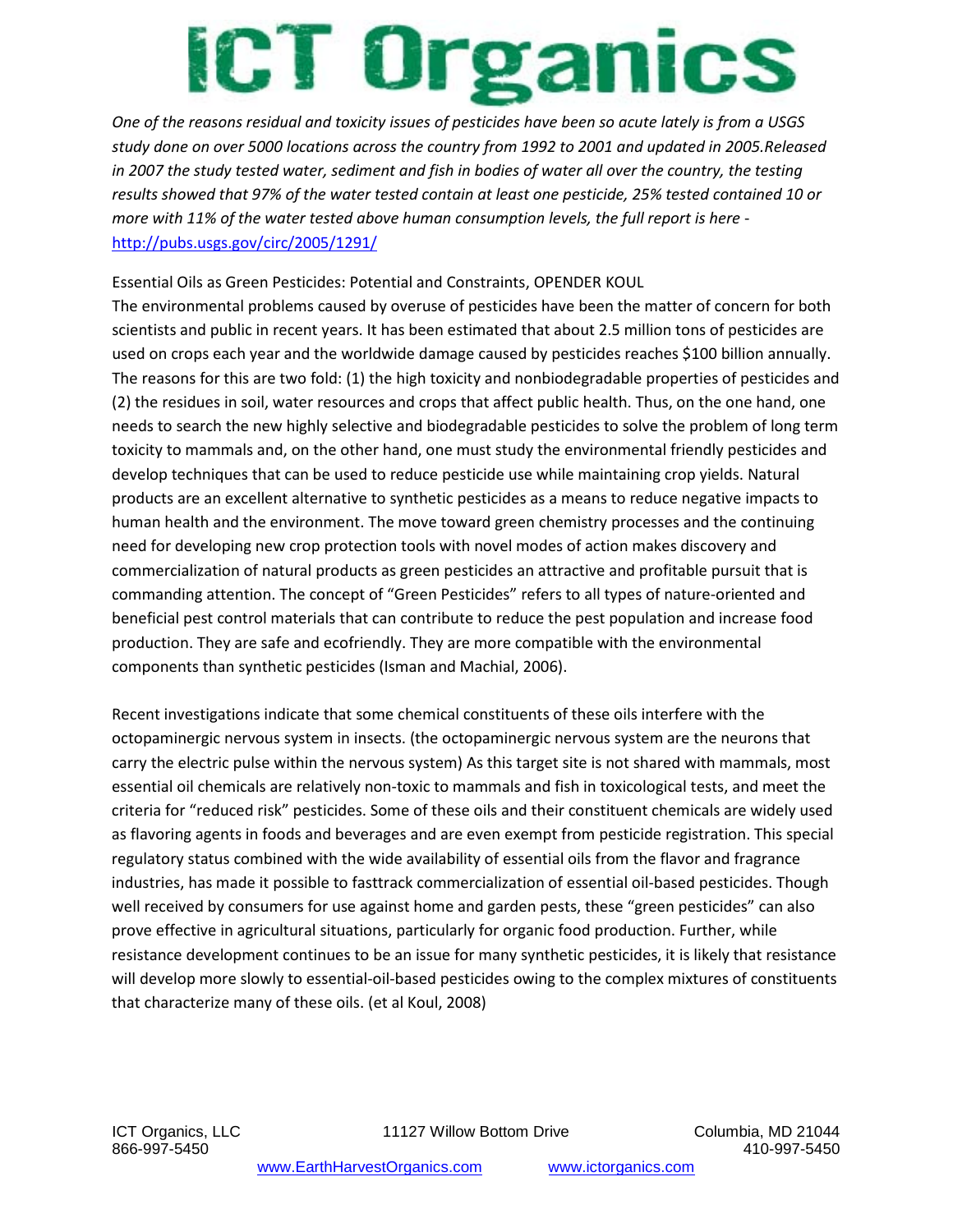*In Table 1 you can see the LD50 for mammals; in most cases extremely high doses are needed. Although regarded safe these plant extracts at extremely high rates can be toxic to mammals, so we should treat minimum risk pesticides with the respect that they deserve (notice milligram/kg instead of microgram)*

| Compound              | Animal tested Route | $LD50$ (mg/kg) |
|-----------------------|---------------------|----------------|
| 2-Acetonaphthone      | Mice Oral           | 599            |
| Apiol                 | Dogs Intravenous    | 500            |
| Anisaldehyde          | Rats Oral           | 1510           |
| <i>trans-Anethole</i> | Rats Oral           | 2090           |
| $(+)$ Carvone         | Rats Oral           | 1640           |
| 1,8-Cineole           | Rats Oral           | 2480           |
| Cinnamaldehyde        | Guinea pigs Oral    | 1160           |
|                       | Rats Oral           | 2220           |
| Citral                | Rats Oral           | 4960           |
| Dillapiol             | Rats Oral           | 1000-1500      |
| Eugenol               | Rats Oral           | 2680           |
| 3-Isothujone          | Mice Subcutaneous   | 442.2          |
| d-Limonene            | Rats Oral           | 4600           |
| Linalool              | Rats Oral           | >1000          |
| Maltol                | Rats Oral           | 2330           |
|                       |                     |                |

### **Table 1. Mammalian toxicity of some essential oil compounds**

*Here is data from Journal of Economic Entomology testing 3 different sources of cedarwood oil on mosquitoes, ticks and fleas, what surprised me about this data is the concentrations that are lethal to these pests, lethal concentration in almost every case is well below 1%*

| Table 1.      | Susceptibility of mosquitoes, ticks, and fleas to three wood-derived essential oils after 24-h exposure |             |        |                 |       |              |
|---------------|---------------------------------------------------------------------------------------------------------|-------------|--------|-----------------|-------|--------------|
| Test species  | Essential oil                                                                                           | Slope : SEM |        | Concn $(mg/ml)$ |       |              |
|               |                                                                                                         |             | LC50   | 95% CI LC90     |       | 95% CI       |
| Ae. aegyptib  | Incense                                                                                                 | 4.28:0.31   | 0.005a | 0.002, 0.007    | 0.047 | 0.039, 0.054 |
|               | Port-Orford                                                                                             | 1.69:0.91   | 0.051  | 0.003, 0.06     | 0.17  | 0.08, 0.24   |
|               | Western juniper                                                                                         | 2.32:1.12   | 0.041  | 0.02, 0.05      | 0.11  | 0.09, 0.21   |
| I. scapularis | Incense                                                                                                 | 2.69:0.24   | 0.096a | 0.079, 0.1      | 0.29  | 0.23, 0.38   |
|               | Port-Orford                                                                                             | 1.32:0.12   | 0.31   | 0.16, 0.53      | 2.68  | 1.75, 7.79   |
|               | Western juniper                                                                                         | 1.39:0.12   | 0.29   | 0.24, 0.4       | 2.58  | 1.72, 4.43   |
| X. cheopis    | Incense                                                                                                 | 3.41:0.31   | 0.24a  | 0.09, 0.27      | 0.31  | 0.19, 0.39   |
|               | Port-Orford                                                                                             | 6.11:0.81   | 1.21   | 1.01, 1.34      | 1.85  | 1.61, 3.34   |
|               | Western juniper                                                                                         | 11.6:1.65   | 0.31   | 0.22, 0.26      | 0.93  | 0.28, 2.31   |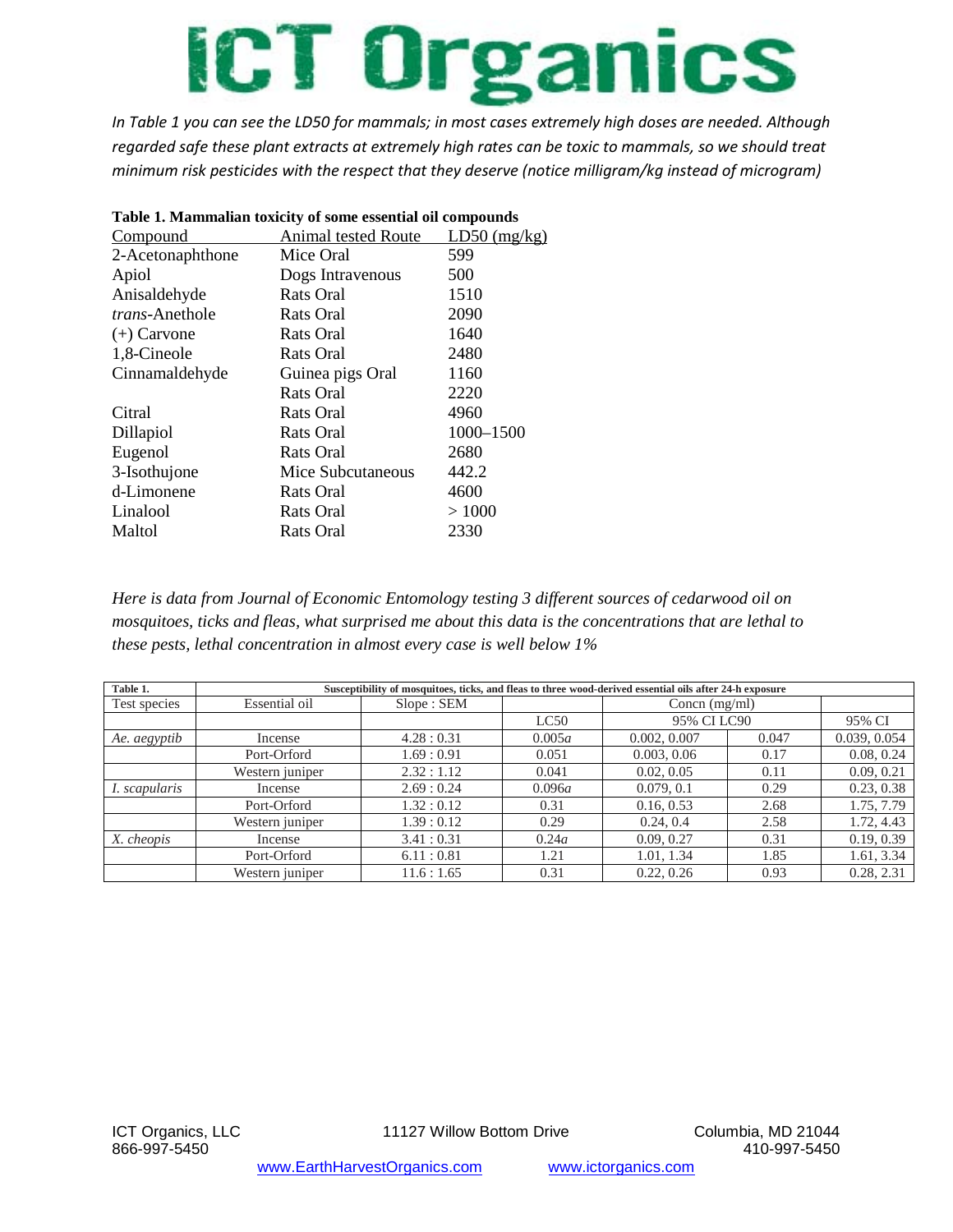*Here is another table on efficacy on 3 different types of mosquitoes comparing essential oil concentrations to commonly used chemicals, although in some instances the chemicals were used in much smaller concentrations, resistance issues are not typical with essential oils, refer to RR values.*

| Table 1.     |                 |                  | Lethal doses for components of tree essential oils tested on An. gambiae |                               |                                    |       |
|--------------|-----------------|------------------|--------------------------------------------------------------------------|-------------------------------|------------------------------------|-------|
| Chemical     | Mosquito strain | $\boldsymbol{N}$ | $Slope$ (SE)                                                             | $LD_{50} (95\% \ CI, \ g/mg)$ | LD <sub>95</sub> (95% C, $_g/mg$ ) | RR    |
| Thymoquinone | G <sub>3</sub>  | 370              | $0.002(0.00021)$ 9.79                                                    | 1.425 (1.277-1.570)           | 2.812 (2.546-3.198)                |       |
|              | RSP-ST          | 413              | (1.00)                                                                   | $0.933(0.875-0.995)$          | 1.865 (1.634-2.259)                | 0.65  |
|              | $P+DLRC+R+$     | 447              | 0.004(0.0004)                                                            | 1.170 (1.083-1.253)           | 1.950 (1.808-2.149)                | 0.82  |
|              | <b>AKRON</b>    | 381              | 0.0024(0.0004)4.88                                                       | $1.507(1.311-1.691)$          | 2.712 (2.377-3.357)                | 1.06  |
| Nootkatone   | G <sub>3</sub>  | 441              | (0.47)                                                                   | 1.460 (1.190-1.726)           | 5.861 (4.785-7.676)                |       |
|              | RSP-ST          | 421              | 3.17(0.33)                                                               | $1.633(1.335-1.954)$          | 13.900 (9.655-23.705)              | 1.12  |
|              | $P+DLRC+R+$     | 382              | 1.53                                                                     | 2.089 (1.802-2.344)           | 5.039 (4.565-5.713)                | 1.47  |
|              | <b>AKRON</b>    | 406              | 0.0009(0.0001)                                                           | 2.502 (2.236-2.775)           | 5.636 (4.046-6.498)                | 1.71  |
| Carvacrol    | G <sub>3</sub>  | 308              | 0.0011(0.0001)8.15                                                       | 2.649 (2.378-2.905)           | 5.283 (4.731-6.171)                |       |
|              | RSP-ST          | 547              | (0.72)                                                                   | 1.791 (1.675-1.908)           | 4.117 (3.631-4.888)                | 0.68  |
|              | $P+DLRC+R+$     | 421              | 12.28(1.21)                                                              | 2.031 (1.925-2.141)           | $3.526(3.195-4.060)$               | 0.78  |
|              | <b>AKRON</b>    | 368              | 9.57(0.94)                                                               | 2.088 (1.950-2.237)           | 4.238 (3.715-5.112)                | 0.79  |
| Permethrin   | G <sub>3</sub>  | 485              | 2.03(0.33)                                                               | $0.000214(0.000130-0.000291)$ | $0.00598(0.00312 - 0.0203)$        |       |
|              | RSP-ST          | 365              | 2.72(0.35)                                                               | $0.00358(0.00285 - 0.00442)$  | $0.0432(0.0260 - 0.0987)$          | 16.42 |
| Propoxur     | G <sub>3</sub>  | 496              | 2.82(0.24)                                                               | 0.000719 (0.000590-0.00874)   | $0.00797(0.00546 - 0.0132)$        |       |
|              | <b>AKRON</b>    | 379              | 3.79(0.47)                                                               | 3.628 (3.088-4.246)           | 25.079 (16.830-47.619)             | 5,046 |
| Dieldrin     | G <sub>3</sub>  | 485              | 0.47(0.04)                                                               | $0.00455(0.00404 - 0.00503)$  | $0.0108(0.00981 - 0.0121)$         |       |
|              | $P+DLRC+R+$     | 536              | 3.10                                                                     | 6.104 (4.9267.622)            | 151.470 (91.920-296.225)           | 1,318 |

*(the program used to paste the information into this sheet did not recognize the symbol for "micro" and put a question mark instead, apologies for not having the time to fix it before this paper was due)* Table 1 summarizes the results for all the tests. The LD50 value for thymoquinone ranged from 0.933  $\mathbb{E}$ g/mg (confidence interval [CI], 0.875Đ0.995  $\mathbb{E}$ g/ mg) in RSP-ST to 1.507  $\mathbb{E}$ g/mg (CI, 1.311Ð1.691  $\mathbb{E}$ g/ mg) in AKRON. The range of LD50 value for nootkatone was 1.460 ag/mg (CI, 1.190Đ1.726 ag/mg) in G3-2.502 (CI, 2.236Đ2.775 @g/mg) in AKRON. The carvacrol LD50 value ranged from 1.791 @g/mg (CI, 1.675Đ1.908 @g/mg) in RSP-ST to 2.649 @g/mg (CI, 2.378Đ2.905 @g/mg) in G3. The LD50 value for permethrin was 0.000214<sup>p</sup>g/mg in G3 and 0.00358<sup>p</sup>g/mg in RSP-ST. Propoxur had an LD50 value of  $0.000719$   $\mathbb{B}$ g/mg in G3 and 3.628  $\mathbb{B}$ g/mg in AKRON, whereas for dieldrin the LD50 value was 0.00455 leg/mg in G3 and 6.628 leg/mg in P+DLRC+R+. Resistance ratios (RRs) were calculated for each compound tested. A ratio of <1 indicates the "resistant" strain is more susceptible than the "susceptible" strain; however, in this study all RRs were close to 1 for the tree oil components. The thymoquinone RR was 0.65, 0.82, and 1.06 in RSP-ST, D+DLRC+R+, and AKRON, respectively. Nootkatone RR was 1.12, 1.47, and 1.71, and carvacrol RR was 0.68, 0.78, and 0.79 for the same mosquito strains in the same order. This contrasts dramatically with the RRs calculated for the resistant strains and insecticides known to affect the target sites containing the mutations conferring resistance. Propoxur, a carbamate, inhibits acetylcholinesterase; dieldrin, a cyclodiene, acts by inhibiting GABA; and permethrin, a pyrethroid, works on the gated sodium channel (Ware 1991). The RR for permethrin in the RSP-ST strain with resistance to pyrethroids was 16.42. The RR for propoxur was 5,046 in the AKRON strain with organophosphate and carbamate resistance. The RR for dieldrin in the P+DLRCL+R+ strain with cyclodienes resistance was 1,457.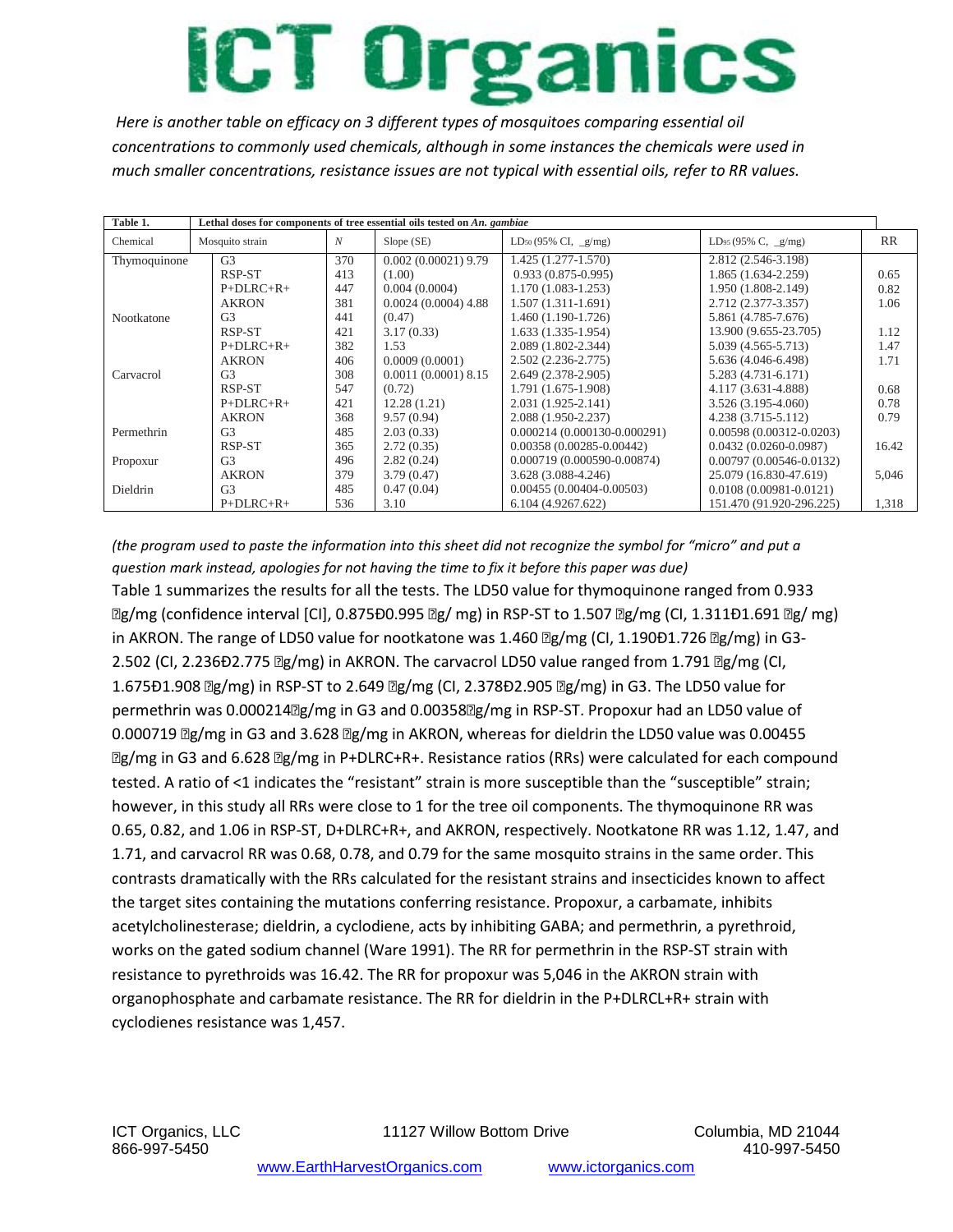It was expected that if any of the three tree compounds, thymoquinone, nootkatone, or carvacrol, were affecting one of the target sites represented in the three resistant strains then a similar greatly increased RR would be observed. Because this was not the case and all resistance ratios were close to 1, it can be inferred that their mode of action is different from pyrethroids, organophosphates, carbamates, and cyclodienes. This represents a significant finding as these compounds may prove invaluable in maintaining our ability to control populations of mosquitoes that are resistant to currently available insecticides. However, formulations, best application methods and environmental studies still need to be conducted before they are commercialized and registered.

*Here is a label from the company Brandt, it is their essential oil product for agriculture, ornamentals and turf. This is to give you an idea of the mode of action on one particular essential oil product* Broad Spectrum Insecticide Miticide

Paradox is a unique insecticide/miticide with two modes of action. Research has shown that the patented combination of essential oils in Paradox block octopamine neuroreceptors in insects and mites, and also provide a temporary covering to the pest's outer membrane leading to a smothering effect.

Octopamine regulates the insect's movement, heart rate, behavior, and metabolism. Blocking such receptors causes quick knockdown and death of the target insect. As an essential oil, a temporary covering of the insect's outer membrane with a spray of Paradox leads to suffocation of the pest. Paradox's natural origin provides the benefit of effective pest control combined with environmentally safe properties.

Derived from a patented blend of non-hazardous botanical oils, Paradox provides maximum control of insects with a minimum of environmental or human impact. An emulsifiable concentrate, Paradox will provide comparable results to that of conventional chemicals with virtually none of the hazards.

### *Let's look at some observational data on how long these applications persist.*

Bioassays to determine residual activity of the most effective products were conducted at 1, 2, 4, and 6 wk after initial treatment. Residual LC50 values for nootkatone (cedarwood oil) did not differ significantly at 4 wk post-treatment from the observations made at the initial 24 h treatment. The ability of these natural products to kill arthropods at relatively low concentrations also represents an alternative to the use of synthetic pesticides for control of disease vectors (Panella et al., 2005; Dietrich et al., 2006).

*The focus in this paper has been mostly on cedarwood oil and its efficacy, mode of action and residual, although there are over 130 other essential oils out there on the market that have different levels of efficacy and target pests. What I had hoped to do in this paper is dispel some of the myth about organic products that are out there like it doesn't work as well, you need twice as much, it's too expensive. By showing peer review and scientific data on efficacy, residual and application rates I am hoping to have cleared the air a little.*